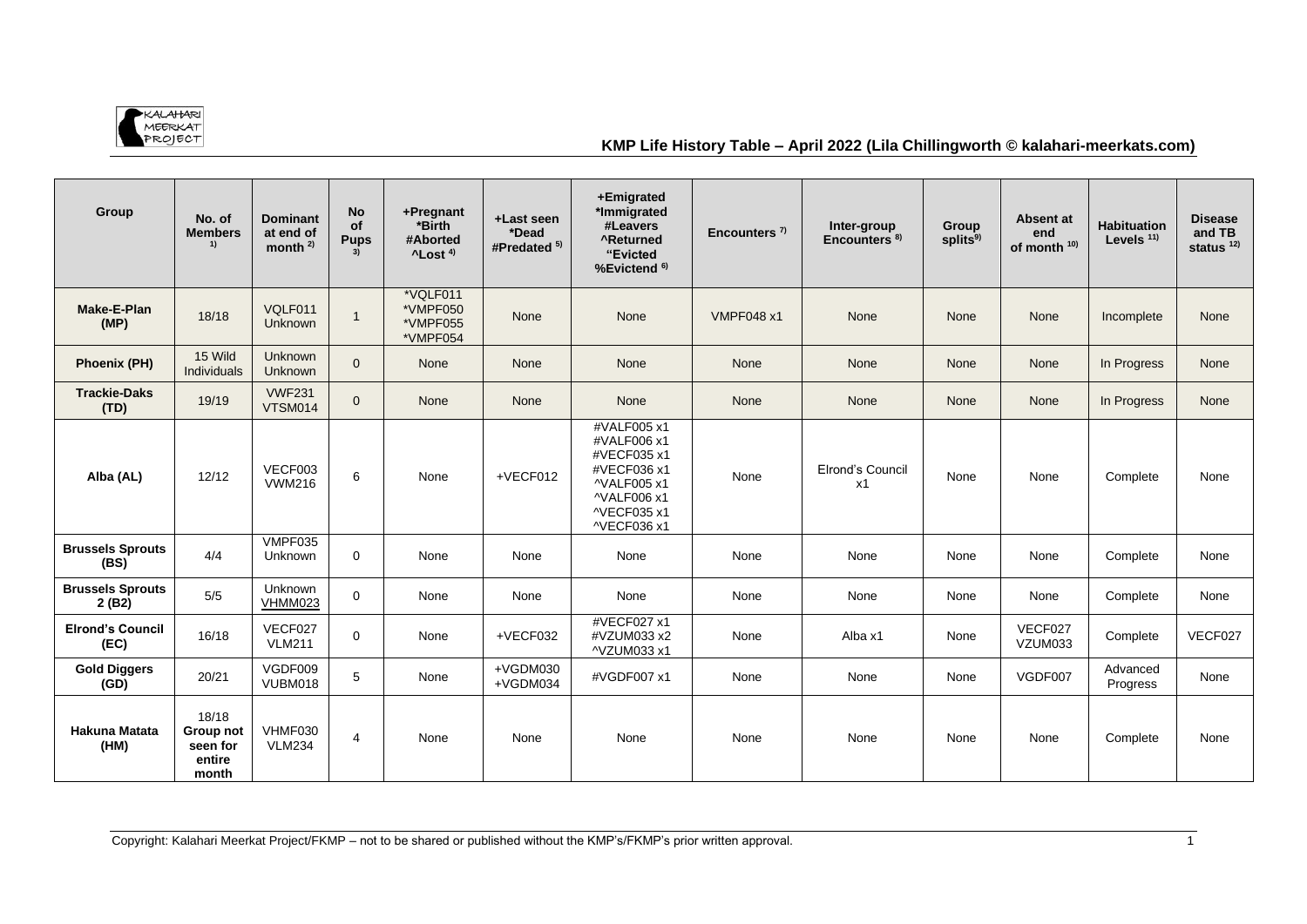| Jaxx (JX)            | 23/24 | VJXF080<br><b>VLM221</b>        | 3 | +VJXF080<br>#VJXF080                         | None                                          | #VJXF150 x1<br>#VJXM131 x1<br>#VJXM157 x1<br>^VJXF150 x1<br>^VJXM131 x1 | None | Unknown x1 | None | <b>VJXM157</b> | Complete   | None    |
|----------------------|-------|---------------------------------|---|----------------------------------------------|-----------------------------------------------|-------------------------------------------------------------------------|------|------------|------|----------------|------------|---------|
| Lazuli (L)           | 19/19 | <b>VLF230</b><br><b>VLM266</b>  | 6 | None                                         | None                                          | #VLM266 x1<br>^VLM266 x1                                                | None | None       | None | None           | Complete   | None    |
| Namaqua (NQ)         | 12/13 | VNQF013<br>VZUM034              | 4 | None                                         | +VNQF032<br>+VNQF033                          | #VNQF020 x2<br>^VNQF020 x1                                              | None | None       | None | <b>VNQF020</b> | Complete   | VNQF020 |
| <b>Runaways (RW)</b> | 16/16 | VMPF022<br><b>VJXM122</b>       | 5 | None                                         | None                                          | None                                                                    | None | None       | None | None           | Complete   | None    |
| Side Quest (SI)      | 13/14 | VZUF048<br>VECM009              | 3 | ^VZUF049<br>(March)                          | None                                          | #VSIF011 x1                                                             | None | None       | None | VSIF011        | Complete   | None    |
| Ubuntu (UB)          | 20/20 | <b>VBBF111</b><br><b>VLM265</b> | 0 | None                                         | +VUBU057<br>+VUBM054<br>+VUBU056<br>*VTSM0017 | #VUBM054 x1<br>#VUBP056 x1<br>#VUBU057 x1                               | None | None       | None | None           | Incomplete | None    |
| Whiskers (W)         | 19/19 | <b>VWF176</b><br><b>VLM157</b>  | 4 | None                                         | +VWU252<br>$+VWM254$                          | #VWM254 x1<br>#VWM257 x1<br>#VWU252 x1<br>^VWM257 x1                    | None | None       | None | None           | Complete   | None    |
| Zulus (ZU)           | 12/12 | VZUF028<br><b>VWM213</b>        | 0 | ^VZUF028<br>^VZUF054<br>^VZUF052<br>+VZUF051 | None                                          | #VZUM059 x1<br>^VZUM059 x1                                              | None | None       | None | None           | Complete   | None    |

Explanations:<br>1) Number of 1) Number of meerkats present at the end of the month vs. total number of meerkats in group (both numbers including pups once they have emerged).<br>2) Dominant individuals at the end of the month. Underlined ID codes indicat

2) Dominant individuals at the end of the month. Underlined ID codes indicate the individual newly acquired dominance in this month.<br>3) Number of pups present in the group at the end of the month. -1 means that the group i

3) Number of pups present in the group at the end of the month. -1 means that the group is babysitting an unknown number of pups (before emergence).

4) Pregnancy status: + Pregnant at any time during the month, \* gave birth, # aborted pre-term, ^ lost litter after giving birth.<br>4) Individual status: + Last seen = Last seen (unknown cause), \*Dead = found dead or euthani

5) Individual status: + Last seen = Last seen (unknown cause), \*Dead = found dead or euthanized, # Predated = assumed predated (for pups).<br>6) + Emigrated = emigrated to another known group, \*Immigrated = immigrated into gr

6) +Emigrated = emigrated to another known group, \*Immigrated = immigrated into group, #Leavers = Roving, evictions or other absence of members of the groups (including the number of leaves), ^Returned = returned to group after being previously AO, "Evicted= individuals who have been evicted from the group, %Evictend= Previously evicted individuals who have returned to the group.

7) Encounters with individuals from other groups (including number of encounters) at the group or its splinters, \* encounter with absent individuals (rovers/evictees) from own group, without rejoining.

8) Encounters with other groups (Inter-Group-Interactions, IGIs).

9) Group splits with type and how many (leaving individuals originating from splits are not considered in item 6); Daily: the group reunited the same day. Overnight: the group was separated for one or more nights.

Copyright: Kalahari Meerkat Project/FKMP – not to be shared or published without the KMP's/FKMP's prior written approval. 2